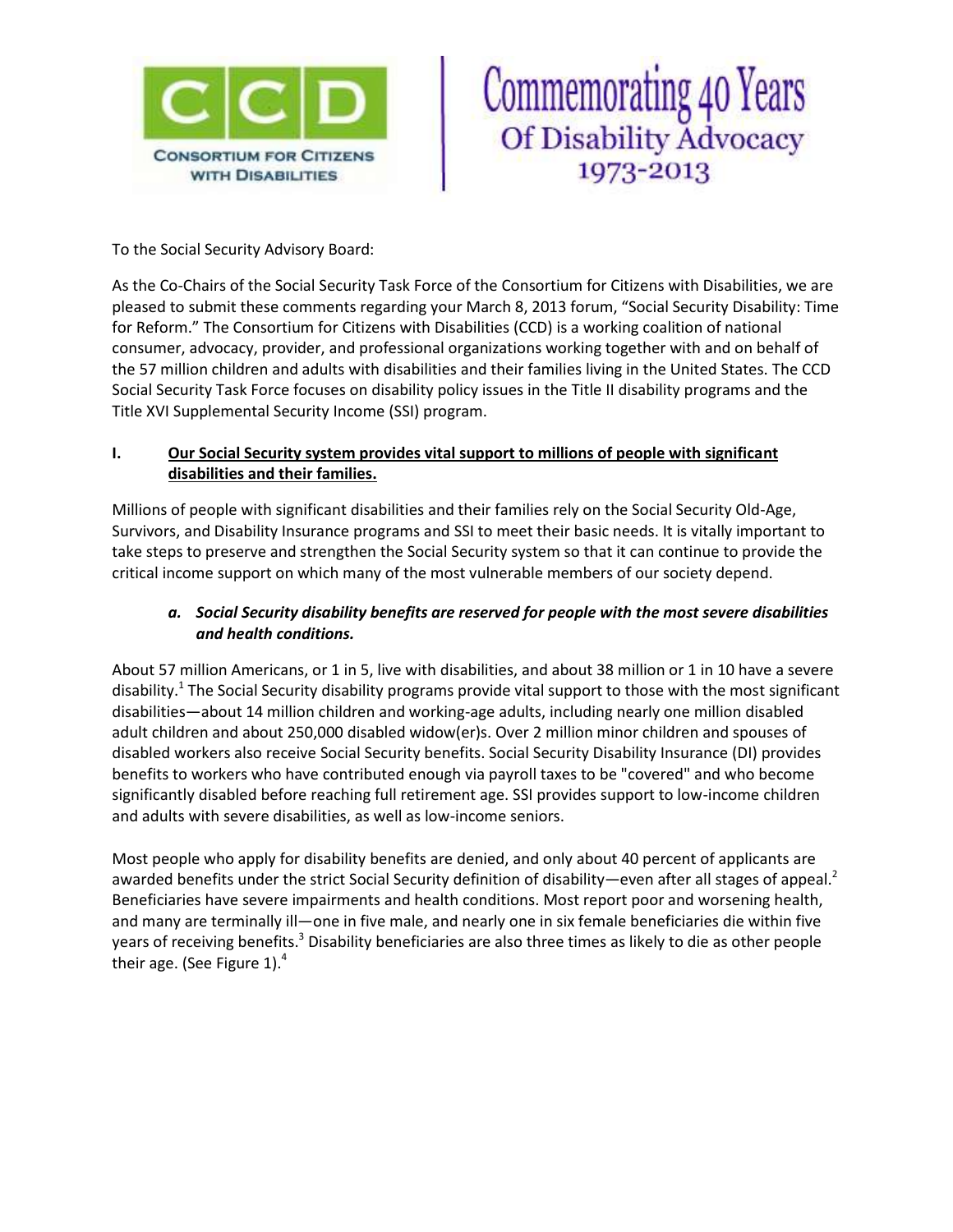#### Figure 1

# **Death Rates Higher for Disability Insurance Recipients Than for General Population**



As with adults, most child applicants are denied SSI,<sup>5</sup> and only those with a medically documented impairment that results in "marked and severe functional limitations" qualify for benefits. Just 1.7 percent of U.S. children receive SSI—fewer than 1 in 4 U.S. children with disabilities.<sup>6</sup>

#### *b. Benefits are modest but vital.*

Social Security benefits are incredibly modest. In May 2013, the average DI benefit for a disabled worker was about \$1,130—just over the federal poverty line—and the average SSI benefit was just \$527 per month—about half the federal poverty level for a single person, and just \$17.57 per day.

These benefits make up a significant portion of beneficiaries' income. Social Security disability benefits comprise more than 90 percent of total income for almost half of non-institutionalized disabled workers, and more than 75 percent of total income for the vast majority of disabled worker beneficiaries.<sup>7</sup> Social Security benefits equal half or more of total family income for about half of disabled worker beneficiaries, $^8$  and over 57% of SSI beneficiaries have no other source of income. $^9$ 

Poverty among DI and SSI beneficiaries is often high, but would be even higher if not for these vital benefits. For example, poverty rates are substantially higher for people who report significant disabilities but are not receiving DI benefits than for people who have been receiving DI benefits for at least five years.<sup>10</sup> Even with benefits from Social Security, about one-quarter of DI beneficiaries live in poverty, and most are low-income.<sup>11</sup> While the maximum SSI benefit is just three-fourths of the federal poverty level, SSI keeps millions of people from deep poverty and homelessness. Most disability benefits are used for basic necessities like food, clothing, medical care, and housing—making the alternatives unthinkable.

SSI also provides vital assistance to more than one million children with severe impairments and health conditions. Many parents of children with significant disabilities are unable to work full-time if at all due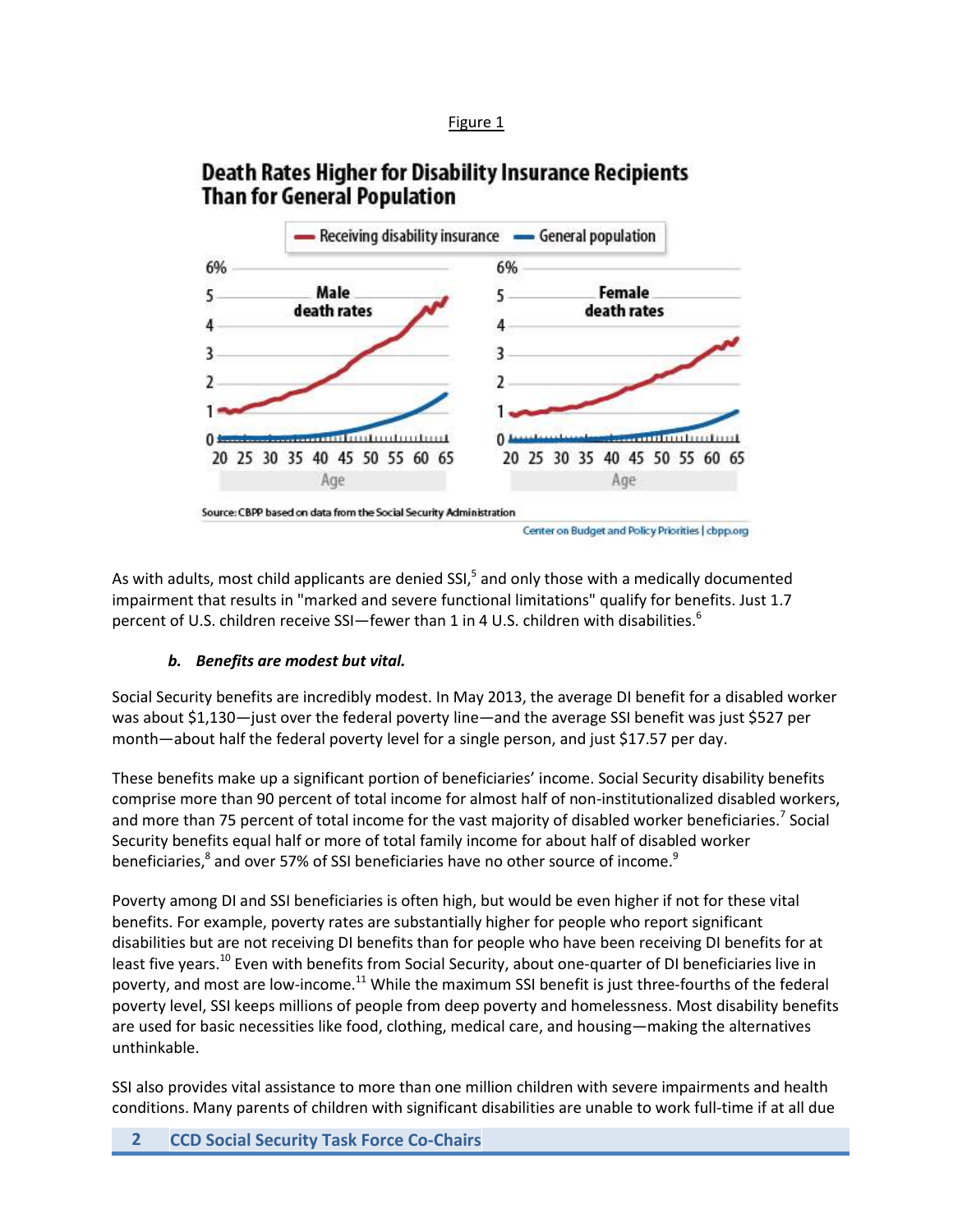to caregiving responsibilities.<sup>12</sup> In addition, for many families the expense of caring for a child with a disability can be overwhelming. Research on the costs of childhood disability finds that for children with severe disabilities (approximating the SSI disability standard), lost parental income and out-of-pocket medical costs average \$20,000 per year.<sup>13</sup> By offsetting some of the additional expenses and lost income, SSI—together with Medicaid—makes it possible for many children to remain at home with their families instead of needing to be in an institution to receive their care. SSI also plays an important role in helping families access services and supports for children with significant disabilities, including services that support children's education and development.

# *c. The Social Security disability programs reflect broader trends toward mental and musculoskeletal impairments.*

According to the World Health Organization (WHO), in rich nations like the U.S. many people are living longer—but with more disability.<sup>14</sup> As medicine has become more advanced and we have developed vaccines that have nearly eradicated polio and smallpox, for example, premature death has declined dramatically, and what ails an individual is no longer necessarily what kills him. The WHO reports that today, the leading causes of disability both in the U.S. and abroad are mental illness and musculoskeletal disorders<sup>15</sup>—a trend that is reflected in our nation's Social Security disability programs. In light of the demographic makeup of the DI program—70 percent of disabled worker beneficiaries are over age 50, and 30 percent are over  $60^{16}$ —the prevalence of musculoskeletal impairments among DI beneficiaries is to be expected, as musculoskeletal impairments are likely to develop late in one's working years, and especially among individuals with a strenuous work history.

# *d. How does the U.S. compare to other countries' disability systems?*

According to the Organisation for Economic Co-operation and Development (OECD), the U.S. has the most restrictive and least generous disability benefit system of all OECD member countries except Korea. The OECD describes the U.S. disability system, along with those of Korea, Japan, and Canada, as having "the most stringent eligibility criteria for a full disability benefit, including the most rigid reference to all jobs available in the labor market".<sup>17</sup> The OECD also reports that the U.S. spends less as a share of its economy on "incapacity-related benefits" than other nations. In 2009, U.S. expenditures on incapacity-related benefits amounted to just 1.5 percent of GDP, compared to an average of 2.4 percent for all OECD nations.<sup>18</sup>

# **II. Demographics are the main drivers of growth in Social Security Disability Insurance.**

The Social Security disability programs have grown significantly since they were signed into law, as well as in recent years. According to Social Security's Chief Actuary Stephen Goss, the growth in DI from 1980 to 2010 was expected and is mostly the result of the growth in the population age 20 to 64, the baby boomers entering their high-disability years, and women entering the workforce in large numbers in the 1970s and 1980s so that more are now "insured" for DI based on their own FICA contributions.<sup>19</sup> Today, women have nearly achieved parity with men, in terms of insured status and incidence of disability receipt.<sup>20</sup>

A significant additional factor is that Social Security's full retirement age rose from 65 to 66. When disabled workers reach full retirement age, they begin receiving Social Security retirement benefits rather than DI. The increase in the retirement age has delayed that conversion. In December 2012, more than 450,000 people between 65 and 66—over 5 percent of all DI beneficiaries—collected disabledworker benefits;<sup>21</sup> under the rules in place a decade ago, they would have been receiving Social Security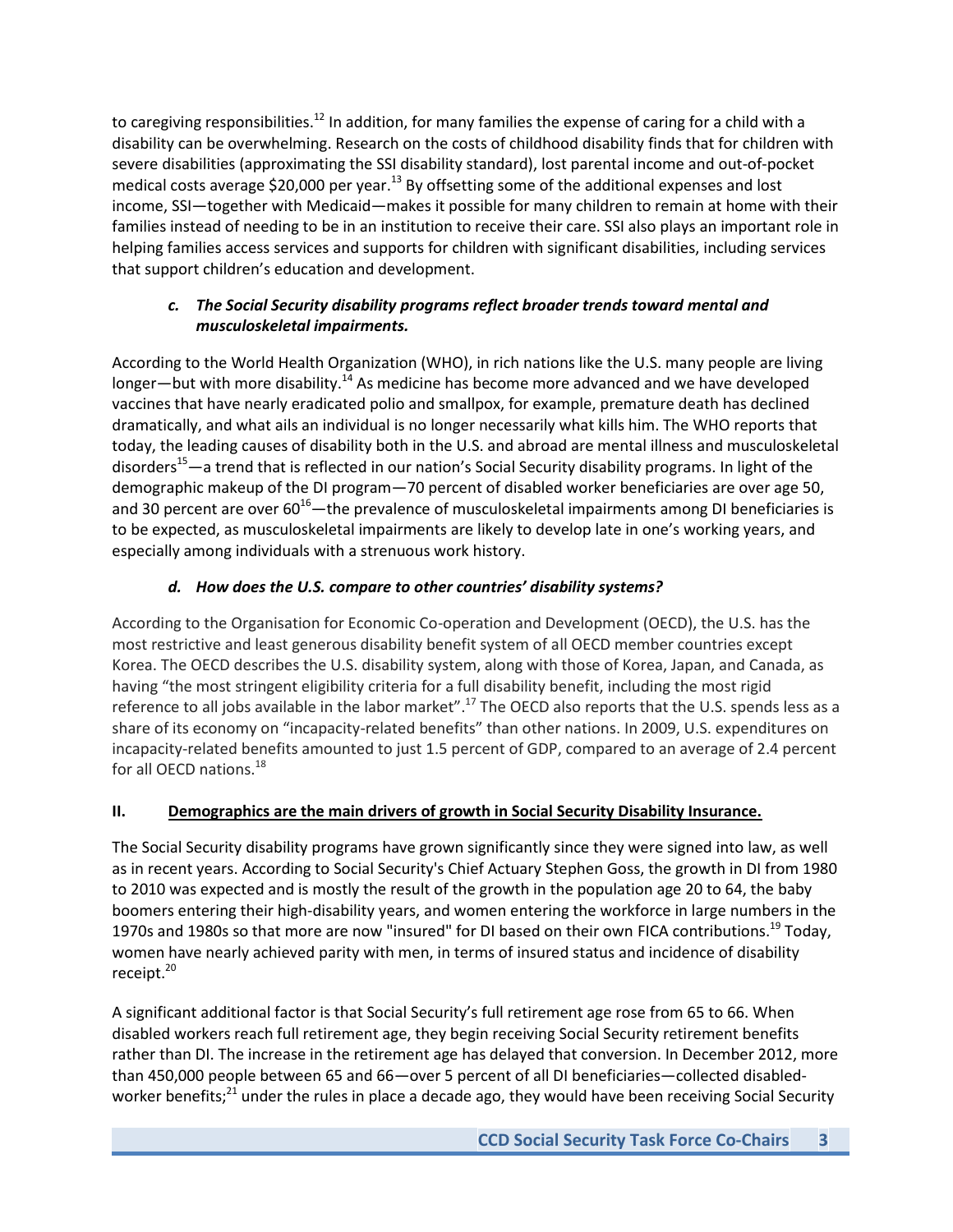retirement benefits instead.

Economists caution that the role of the recent economic downturn in the growth of DI should not be overstated.<sup>22</sup> Indeed, the SSA Chief Actuary estimates that the Great Recession of 2008-2010 increased DI disabled workers only about 5 percent, compared to the expectation of a strong economy as had been experienced prior to 1980.<sup>23</sup> Applications for Social Security disability benefits tend to rise during economic downturns, and the recent economic recession was no exception. However, research finds that while economic downturns significantly boost applications for benefits, they have a much smaller effect on awards.<sup>24</sup> In fact, available data indicate that the percentage of applicants awarded benefits has actually declined during the recent economic recession, suggesting that individuals who did not meet Social Security's strict disability standard were screened out.<sup>25</sup>

Importantly, as the baby boomers age into retirement, growth in DI has already begun to level off and is projected to decline further in the coming years.<sup>26</sup> Although one might think that the drivers of growth in DI are not really that important, the "why" does matter for both policy and political reasons. Alternative theories suggesting that growth is due to perceived problems with the definition of disability, the disability determination process, or the poor economy have been proffered to argue that the recent level of growth will continue and that radical or drastic changes to the program are needed to stem that growth. If, however, the growth in the number of people receiving benefits is explained largely by demographic factors and the planned increase in the normal retirement age has already occurred, and is projected to level off (as SSA's Chief Actuary has stated), the argument for radical overhaul of the program loses its underpinning. The trends in DI reflect a social insurance income replacement program working as it has been designed. In the current political climate, manufacturing a crisis that does not exist holds very real risks for a vulnerable population, as it risks creating an environment in which draconian cuts and other radical changes could be considered necessary to save the program. Many people with significant disabilities, for whom DI is nothing short of a vital lifeline, could be hurt as a result.

# **III. The Disability Benefits Reform Act of 1984.**

A number of panelists at the March 8<sup>th</sup> forum made reference to the Social Security Disability Benefits Reform Act (DBRA) of 1984. Unfortunately, misconceptions regarding DBRA and its impact are very common. DBRA was passed by a unanimous, bipartisan vote in both the House of Representatives (402- 0) and the Senate (99-0) in September 1984.<sup>27</sup> Upon signing DBRA into law, President Reagan stated:

"This legislation, which has been formulated with the support of the administration and passed by unanimous vote in both Houses of Congress, should restore order, uniformity, and consensus in the disability program. It maintains our commitment to treat disabled American citizens fairly and humanely while fulfilling our obligation to the Congress and the American taxpayers to administer the disability program effectively."<sup>28</sup>

The legislation did not change the statutory definition of disability. It did require SSA to issue new listings of impairments for mental disorders and develop new procedures for evaluating residual functional capacity for individuals with mental disorders whose impairments did not meet the listings.

Before DBRA, SSA relied upon outdated concepts of mental impairment and terminology that did not reflect current medical practice. There was no individualized, realistic evaluation of ability to work for people with mental impairments. DBRA led to the issuance of new mental impairment listings that were more closely tailored to follow the edition of the American Psychiatric Association's Diagnostic and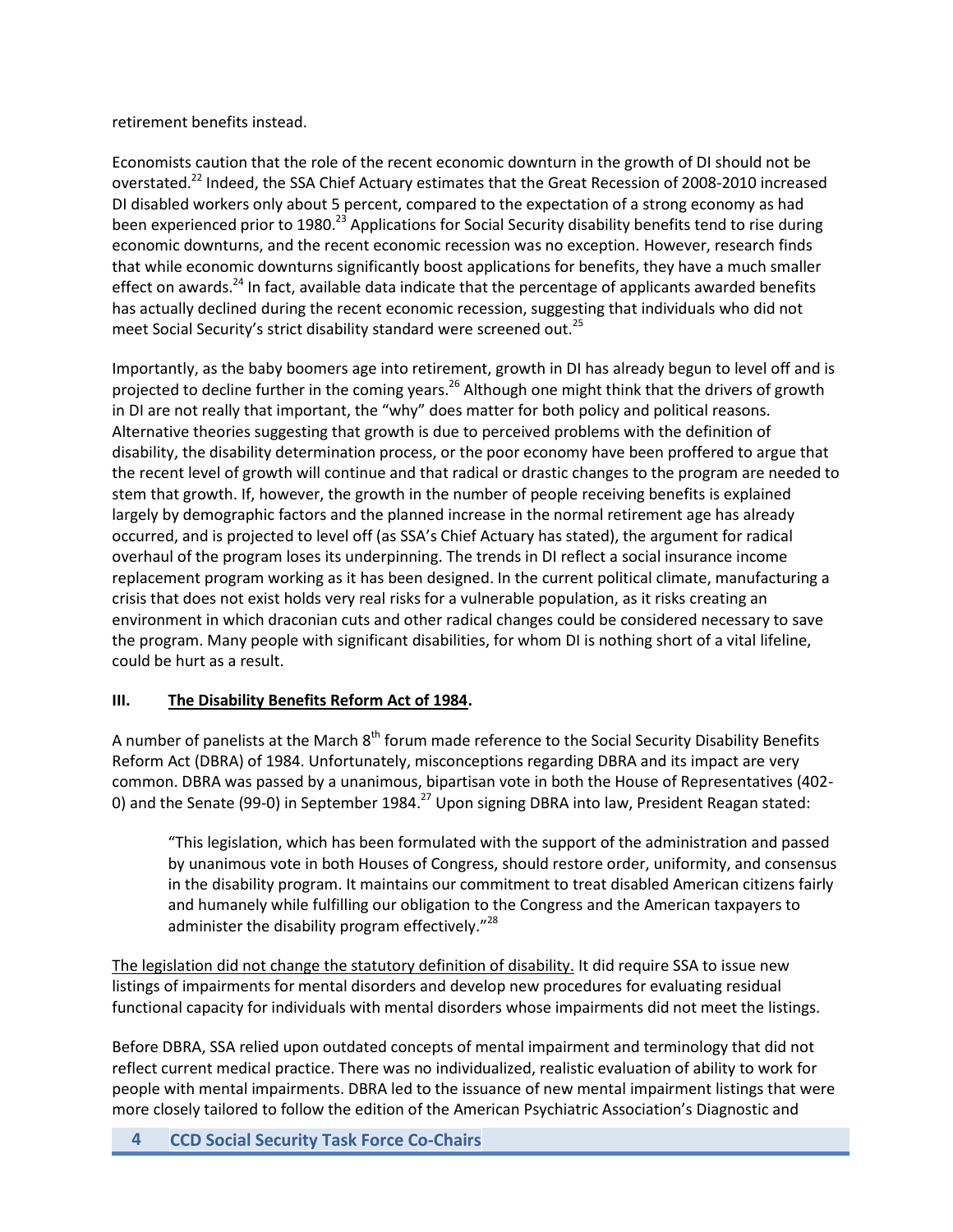Statistical Manual current at that time. DBRA also required SSA to consider the combined effects of multiple impairments in evaluating disability, in recognition of the fact that many people suffer from multiple medical conditions, each of which is not on its own severe enough to prohibit someone from working, but which in combination meet the statutory definition of disability.

DBRA also led to clarifications about consideration of pain in assessing disability. Specifically, for pain to contribute to a finding of disability, an individual must first establish, through medical evidence, the presence of a medically determinable physical or mental impairment that could reasonably be expected to produce the pain or other symptoms alleged. Once such an impairment is established, allegations about the intensity and persistence of pain or other symptoms must be considered in addition to medical evidence in evaluating the extent to which the impairment may affect the individual's capacity for work. Allegations of pain, on their own, are not sufficient to establish disability.

#### **IV. CCD Social Security Task Force Reform Principles.**

Panelists presented a number of proposals at the March 8th SSAB forum. Most of these proposals aim to divert people with disabilities and health conditions away from the Social Security disability programs. There was also some discussion of proposals that would impact people already receiving benefits. Before addressing specific proposals discussed at the forum, we offer the following principles, which the CCD Social Security Task Force has adopted to guide efforts to strengthen the Social Security Title II and Title XVI programs: 29

#### **Principle 1: Preserve the basic structure of Social Security's disability programs, including the definition of disability.**

Social Security's disability programs are critical to people with disabilities and their families. Their basic structure is effective and should be preserved. Any efforts to change the Social Security disability programs must protect and expand the effectiveness of these income support programs, as well as protect access to the corresponding health coverage provided through Medicare and Medicaid. Additionally, because the intent of the Social Security disability programs is to provide income support for individuals who do not have the capacity to work, the existing definition of disability is appropriate. The current definition is strict, providing benefits only to individuals with the most significant impairments. The current structure also provides sufficient flexibility to allow for policies that promote employment for beneficiaries who are able to do some work.

#### **Principle 2: Efforts should be made to increase employment opportunities and improve employment outcomes for Social Security disability beneficiaries, but those efforts should not be achieved through any tightening of eligibility criteria for cash benefits and/or narrowing of health care benefits.**

CCD supports new legislative and regulatory proposals that could increase employment opportunities for individuals with disabilities who receive Social Security disability benefits. However, **new initiatives should be funded outside of the Social Security disability benefit structure and should not come at the expense of existing Social Security disability benefits. A top priority for CCD is to retain current eligibility criteria for income support and associated health care benefits while also promoting ways to improve employment outcomes for individuals with disabilities who have the capacity for work.**

Programs designed to allow flexibility for people with disabilities to return to work, including programs authorized under the Ticket to Work and Work Incentives Improvement Act (TWWIIA), should be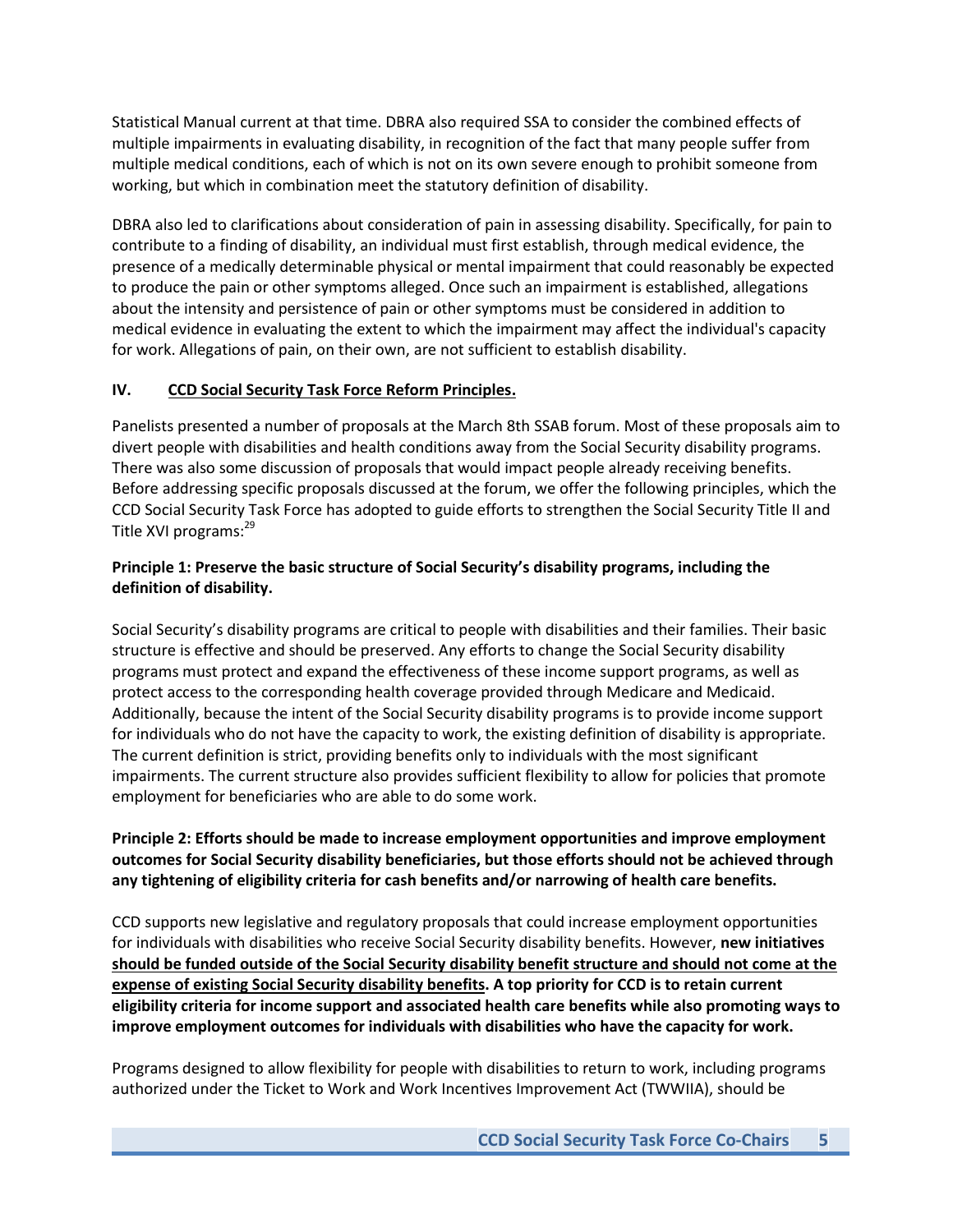supported in order to provide Social Security disability beneficiaries with the flexibility they need to return to work. These programs offer people with disabilities the options to try different work opportunities without risk of losing their benefits should a return to work be unsuccessful. Providing individuals with disabilities the opportunities to work up to their capacity without risking the vital income support and health care coverage allows them the chance to increase their independence and self-sufficiency.

### **Principle 3: Given that Social Security disability program beneficiaries have already been found unable to perform substantial gainful activity, participation in work or activities to prepare for work should remain voluntary.**

While it is critical that high-quality employment services be made readily available to all beneficiaries, the person with a disability is in the best position to evaluate his or her own health condition and ability to participate in such activities. Because many people with disabilities face great challenges in returning to work, and because of the significant diversity of disabilities represented within the Social Security disability programs, receipt of Social Security disability benefits should not be conditional on participation in work or work preparation activities. CCD therefore opposes any type of work requirements in the Social Security disability programs, including any requirements that beneficiaries participate in community service, volunteer work, vocational rehabilitation, training, or other preemployment activities as a condition of receiving benefits or to avoid sanctions.

### **Principle 4: Eligibility and cash benefits should not be subject to time limits.**

In our experience, even those beneficiaries who eventually attain self-supporting employment may take a long time to do so. Placing arbitrary time limits on benefits could be counterproductive and exacerbate physical or mental health problems. It is also impossible to predict who might be able to work at a selfsustaining level as the course a disability or illness may take is unpredictable and definitely not known ahead of time. For those who are not able to attain a significant level of employment, or not able to do so within the prescribed time frames, a time-limited program would greatly increase the need for repeated applications and adjudications, causing great stress for beneficiaries as well as increased administrative costs for the Social Security Administration. The current policy of conducting continuing disability reviews avoids these problems and additional costs, while ensuring that individuals who no longer qualify for the program have their benefits terminated.

#### **V. Reform Proposals Presented at the SSAB Forum**

The CCD Social Security Task Force strongly supports increasing efforts to help people with significant disabilities to work to their fullest potential. As noted above, the basic structure of the Social Security Title II and Title XVI disability programs is sound and should be preserved, but much more can be done to increase economic security and employment among current and future beneficiaries. The CCD Social Security Task Force has written extensively and testified before Congress on numerous occasions, regarding the multi-faceted approaches needed to modernize the Social Security disability programs to increase opportunities for beneficiaries to work, to provide support to help people with disabilities remain attached to the labor force, and to deliver the training, services and supports that people with disabilities, including DI and SSI beneficiaries, may need to return to work. Some of our major recommendations for modernizing the Social Security disability program work incentives are presented in Section VI below. We believe that these kinds of reforms should be the first line of exploration when considering options for strengthening the Title II and Title XVI disability programs, and have the best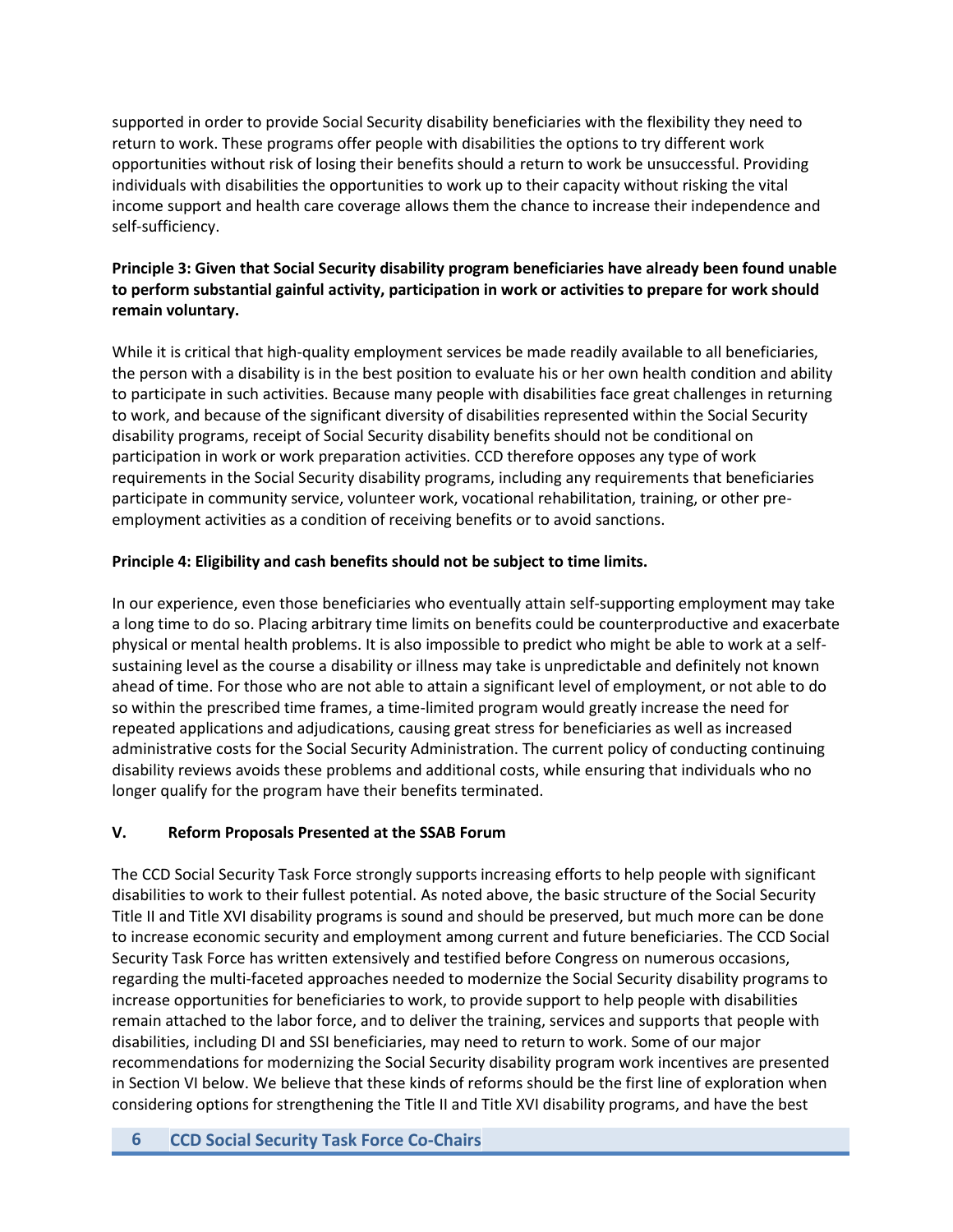chance of increasing employment while ensuring that people with the most significant disabilities do not risk the loss of vital income support.

However, as noted by the CCD Employment and Training Task Force, when policymakers consider the employment of people with disabilities, all too often, "the focus is too narrowly placed on a smaller subset of people with disabilities—those on Social Security disability benefits."<sup>30</sup> Indeed, as noted by the National Council on Disability, what is often forgotten is that:

receipt of Social Security disability benefits is merely the last stop on a long journey that many people with disabilities make from the point of disability onset to the moment at which disability is so severe that work is, at least temporarily, not possible. All along this journey, individuals encounter the policies and practices of the other systems involved in disability and employment issues. When these systems fail to stem the progression of disability or work at cross-purposes with one another to prevent successful employment retention or return to work, it is often the Social Security disability system that bears the eventual brunt of this failure.<sup>31</sup>

Given this reality, it is unsurprising that early intervention proposals emerged as a major topic at the SSAB forum. Such proposals generally seek to offer employment services and supports to workers soon after the onset of disability or worsening health, with the goal of helping them stay at work. Early intervention offers real promise and should be explored.

However, such proposals would likely serve many people who would never apply or qualify for DI or SSI benefits – and should not be conceived of as a substitute for Social Security disability benefits. Additionally, early intervention services should be administered separately from (but in coordination with) the Social Security disability programs and outside the Social Security Administration, which lacks the relevant capacity and expertise. Other agencies, such as the Department of Labor (DOL), possess demonstrated expertise in job training and vocational rehabilitation as well as greater access to the early intervention target population (workers with disabilities who are several years away from considering applying for DI or SSI). The DOL already administers several programs that provide shortterm income support benefits to people wishing to maintain attachment to the workforce (e.g. workers compensation and unemployment insurance) as well as retraining and other services to workers adjusting to changes in the economy or their own circumstances (e.g. the workforce investment system which includes the vocational rehabilitation program administered by the Department of Education).

Development of any system to enhance work among DI and SSI beneficiaries must start with the needs of beneficiaries and be designed to meet those needs. If cost saving becomes the major driver of Social Security disability program reform, the unintended consequences for current and potential beneficiaries could be severe.

The possibility of even modest cost savings to DI or SSI from early intervention programs remains untested, and to date, research has not demonstrated that efforts to assist current DI or SSI beneficiaries return to work will result in significant cost savings from large numbers of people leaving the disability rolls due to earnings over substantial gainful activity (SGA). Additionally, as discussed in more detail below, certain proposals—such as experience rating—could have the unintended consequence of actually making it *more* difficult for people with disabilities to obtain employment.

As a general matter, we have serious concerns that people with disabilities could be hurt by implementation of untested proposals. We urge thoughtful consideration and testing prior to endorsing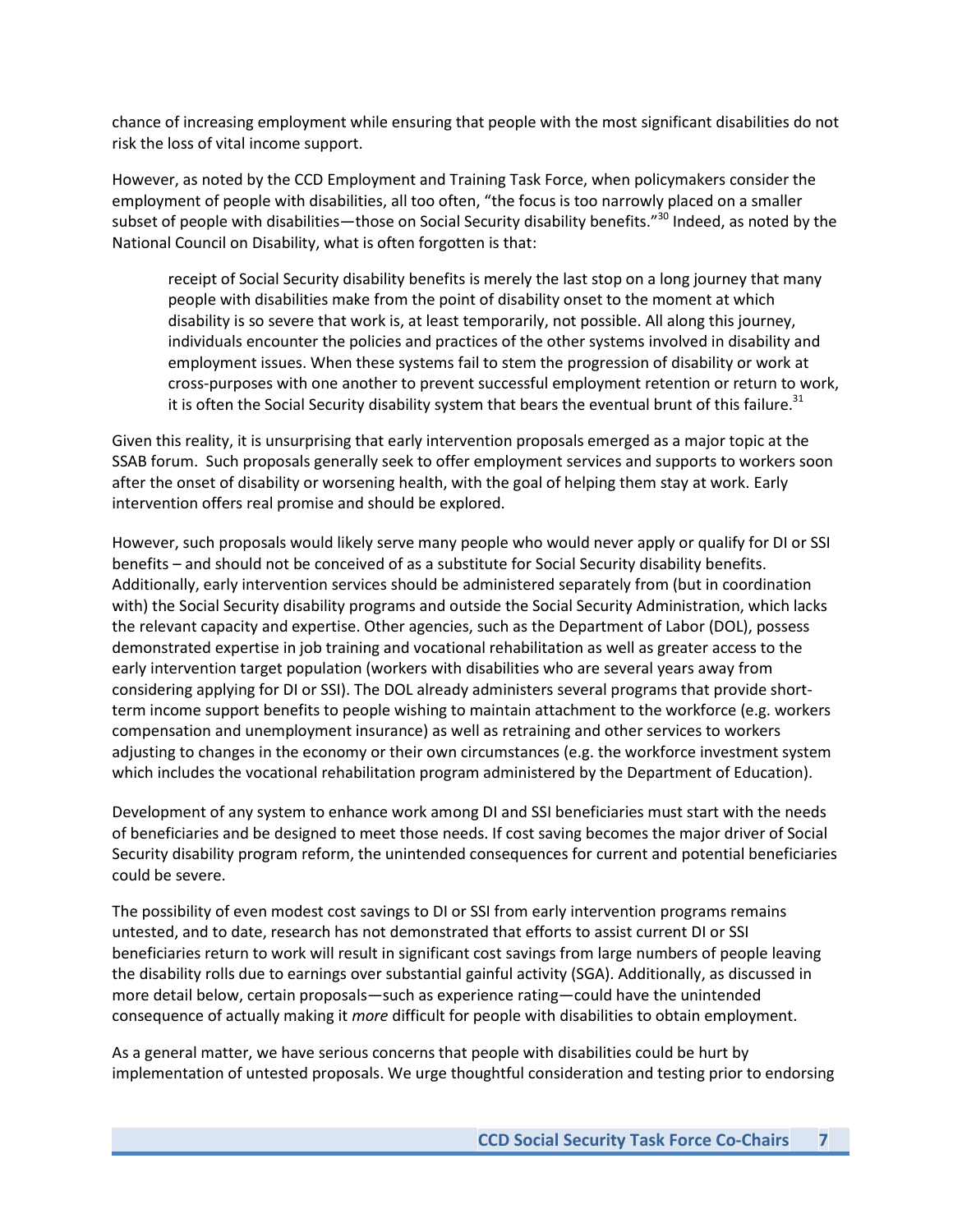or implementing any changes to the Social Security disability programs. In addition, we urge caution in considering changes that could cause vulnerable individuals to lose access to DI or SSI benefits.

One final point before turning to specific reform proposals: we urge extreme caution in looking to other countries as models for the United States for a number of reasons. To begin with, the Americans with Disabilities Act (ADA) provides strong civil rights protections to Americans with disabilities in employment and other areas of public life. It might be necessary in countries lacking such strong civil rights protections to try to accomplish some of the goals of the ADA through reforms associated with disability income support programs, such as the requirement to provide reasonable accommodations and the ability to enforce those rights in court, through alternate means.

Second, it is very important to make apples to apples comparisons when looking to another country's disability system as a potential model for reform. As discussed above, the U.S. already has a disability income support system with one of the least generous benefit structures and strictest definitions of disability in the developed world. It would be inadvisable to try to duplicate reforms implemented in a country with much more generous benefits and a broader definition of disability, or a disability benefit system with several tiers of benefits and eligibility. Such countries' reform experiences have very limited comparability to a system that is already far stricter and has much less generous benefit levels in comparison. The same is true for a country that lacks a statute or other framework of legal protections similar to the ADA.

Third, additional aspects of other countries' social insurance systems further limit useful comparisons to the U.S. Countries such as the United Kingdom, the Netherlands, and Germany have much higher levels of expenditures on social assistance generally, and more regulated labor markets than the U.S. People with significant disabilities often require a number of different services and supports (e.g. health care, long-term services and supports including personal attendant care, transportation, and housing) to obtain and maintain employment. It would be a mistake to assume that policies that have worked in other countries with universal health care and generous pension structures, as well as significantly more robust programs that provide these services and supports, would also work in the U.S., which lacks such complementary policies and programs—and potentially could be catastrophic for people with disabilities.

Finally, consideration of reforms in other countries must be informed by data on whether those reforms are producing the intended outcomes; in some cases, evidence suggests limited effectiveness. For example, recent research on Finland has found "no evidence of the significant effects of experience rating on the disability inflow."<sup>32</sup> In the United Kingdom, reforms that sought to assist one in six beneficiaries with illness or disabilities to work for at least three months have only achieved the desired result with about one in twenty beneficiaries, two years after implementation of the reforms.<sup>33</sup>

#### *a. Experience rating employers' FICA taxes based on the number of workers who receive disability benefits*

Although the purported goal of experience rating DI FICA taxes is to increase employment and retention of people with disabilities, we believe that this proposal is most likely to have the opposite effect making it *less* likely that people with disabilities or chronic conditions would be hired in the first place due to employer perception that they would be more likely to qualify for SSDI in the future. This would most likely be the case for people with disabilities that tend to worsen over time, like Multiple Sclerosis, or diabetes, as well as for people with episodic conditions, who are likely to go on and off benefits over time.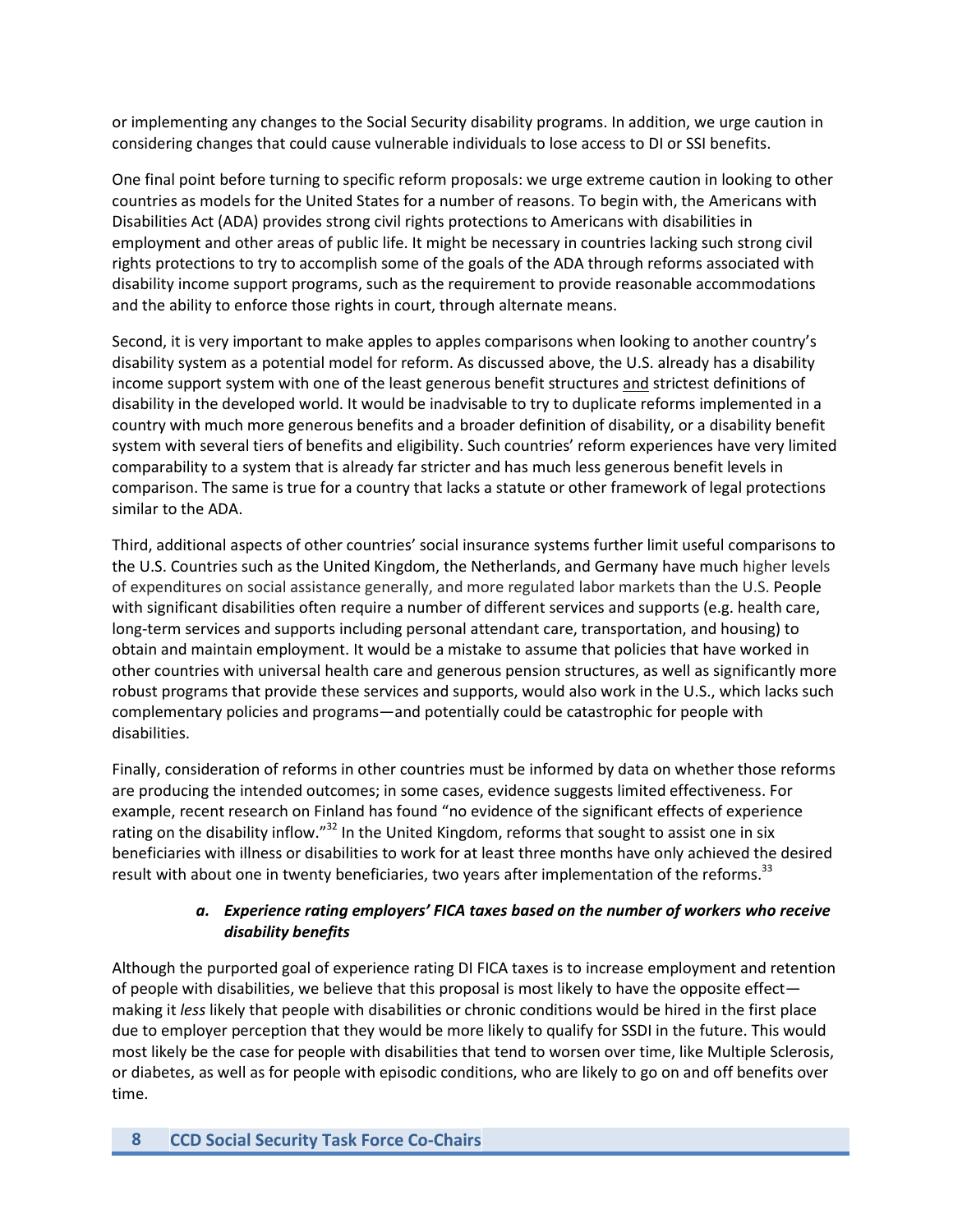Although prohibited by law, discrimination against people with disabilities in hiring can be difficult if not impossible to prove. To prove disability discrimination in hiring, a job applicant must produce explicit evidence (such as an overt verbal or written statement or a witness) establishing that that the employer did not hire the applicant because they have a disability. This burden can be extremely difficult for individuals to meet, as such evidence is rarely available to anyone but the employer. Additionally, in today's economy, where there are often hundreds, if not thousands, of applicants for every job, it has become even harder to prove that disability is the reason a person was not hired.

Many employers already have concerns as to whether it will be more costly to hire a person with a disability than his or her non-disabled peer. This misplaced fear is based on the perceived cost of complying with the ADA's requirement to provide reasonable accommodations and it often puts potential employees with disabilities at a competitive disadvantage relative to applicants without a disability. In reality, most employers who have provided reasonable accommodations report no cost or very low one-time costs averaging about \$500.<sup>34</sup> In addition, the federal government offers tax credits to offset the costs of hiring workers with disabilities.<sup>35</sup> Nonetheless, misperceptions and fears persist among many employers. Particularly in today's hyper-competitive job market, we are very concerned that adding another potential risk or financial disincentive to the costs employers already fear when considering hiring a person with a disability, could have a dramatic chilling effect on hiring of people with disabilities and chronic conditions.

In response to this concern, proponents of experience rating have suggested reducing disability discrimination in hiring by requiring workers to self-identify as "disabled" on the front end of the hiring process, so that they can be exempted from the experience rating pool. This sort of approach is very likely unconstitutional and in direct contravention of the ADA. Employers are prohibited from asking an applicant or an employee to disclose their disability status. How could a certain class of employees be exempted from the experience rating process without running afoul of this Constitutional prohibition? Such an approach is misguided and will unavoidably run roughshod over the Constitutional rights of people with disabilities.

In addition, proponents of such a system also fail to grasp the reality of today's employment landscape. Many important questions remain unresolved, such as:

- How would the system apply to part-time workers, to workers who experience disability onset in between jobs while not currently connected to an employer, or to workers with two or more employers?
- How would the system operate for workers with terminal illnesses or other conditions that make remaining on the job impossible? Suppose an employer does everything in their power to keep a worker and, due to the worker's significant disabling condition, the worker applies for and receives DI benefits despite the employer's efforts? Would that employer still be penalized by having their FICA taxes go up? If so, how is that providing the proper incentives for employers? (The employer in that scenario exhibited the exact behavior this proposal purports to encourage, but the employer would not benefit from those efforts. Such a policy could thus have the absurd result of encouraging employers to "triage" workers and not try to prevent people with more significant impairments from leaving their jobs—figuring that they will have their FICA taxes go up regardless of their efforts, so why spend the time and money trying to keep the employee? This result would be perverse because the same employer might have undertaken significant efforts to keep that employee absent the experience rating system being in place.)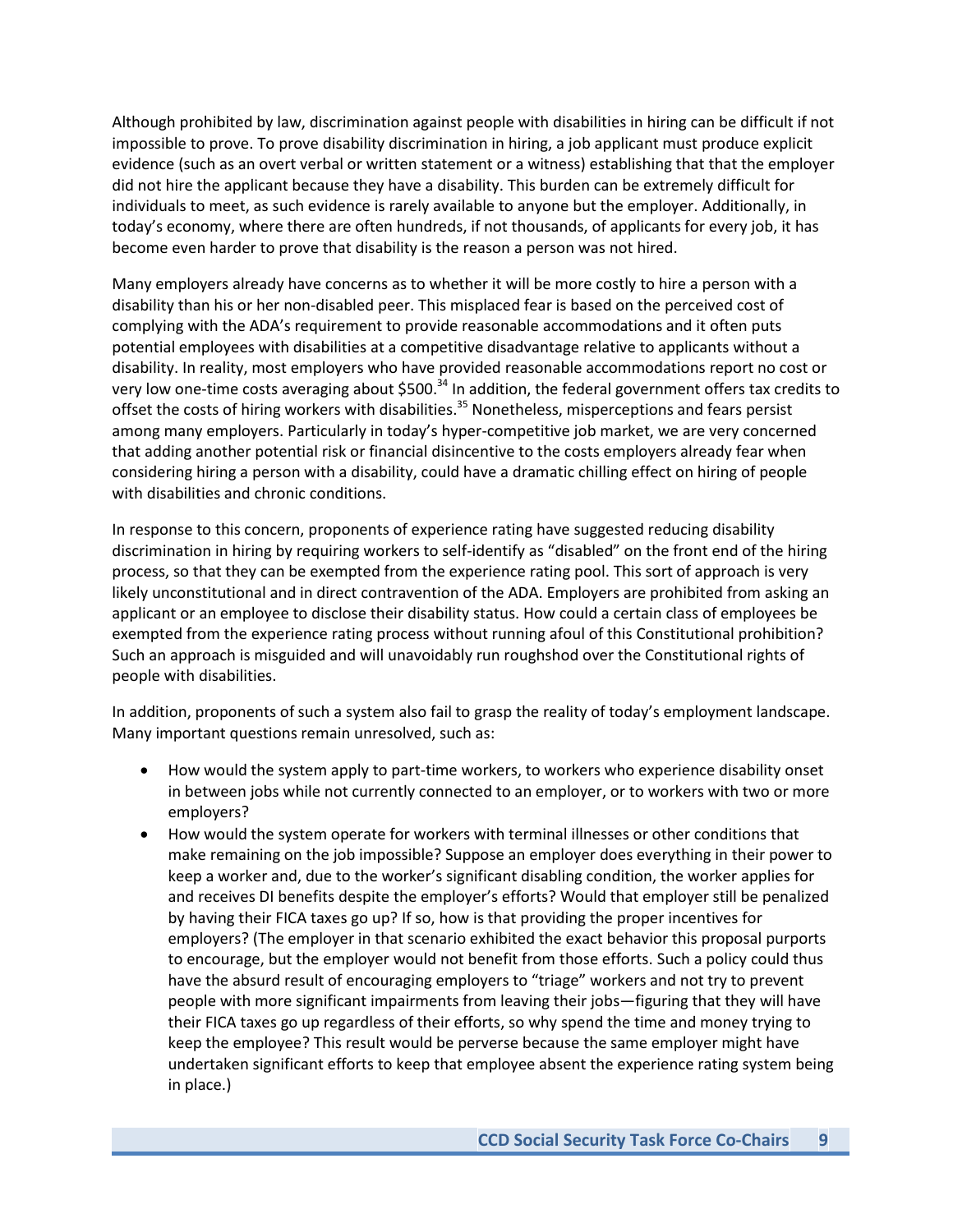- Would there be an appeals process for employers to contest an increase in FICA taxes and if so, how would it operate, and who would administer it?
- Would there be an appeals process for workers with disabilities to contest an employer's requirement to remain on the job, who are unable to do so? If so, how would it operate, and who would administer it?

### *b. Requiring Employers to Buy Private Disability Insurance Policies*

Another proposal presented at the SSAB forum would require employers to purchase private disability insurance policies. While this would likely be a tremendous boon for the private disability insurance industry, we do not believe that it is likely to significantly reduce the number of people receiving Social Security disability benefits. Although private disability insurance policies and the associated disability management programs can be effective in keeping the attachment of some workers to the labor force, available data suggest that most DI beneficiaries are dissimilar from most workers covered by private disability insurance in several key respects.

Approximately 1 in 3 workers in the U.S. are currently covered by private disability insurance.<sup>36</sup> In general, these workers tend to be in higher-paying full-time managerial or professional jobs (that generally require higher educational levels).<sup>37</sup> On the other hand, most DI beneficiaries have a high school diploma or less (approximately 42% did not complete high school and another 35% have only a high school diploma or equivalent), and tend to have worked in low-wage, low-skilled jobs such as in the service industry or jobs that require physical labor.<sup>38</sup>

In comparison, disability management programs and other efforts to assist employees who develop disabling conditions or whose existing impairments worsen have generally specialized in helping white collar workers retain their positions. The likely success of these programs with a coal miner, window washer, or bank teller is relatively untested and unknown. As a result, the potential success of associated disability management programs with typical DI beneficiaries is likely to be limited, and remains relatively untested. For example, in a Government Accountability Office survey of 3 of the nation's largest disability insurers, the insurers reported that only "between 2 and 3 percent of their long-term disability beneficiaries who also received DI benefits either returned to work or were terminated from the private sector disability benefit rolls because they were assessed as having the capacity to work."<sup>39</sup> We urge caution in adopting a private disability insurance strategy without thoroughly examining the characteristics of the two populations and determining if the strategies that work for highly skilled workers with impairments that have been determined to be less likely to pose a barrier to work would be effective for the more typical DI beneficiary.

Furthermore, as the Congressional Research Service (CRS) has noted, most providers of long-term private disability insurance require beneficiaries to apply for DI after the onset of disability, to offset the risk associated with long-term disability plans.<sup>40</sup> Providers then deduct any eventual DI income from a beneficiary's long-term disability benefit, reducing their payout and overall exposure to loss. It is unclear and untested whether private disability insurance plans would be financially viable, if stripped of the ability to require beneficiaries to apply for  $DI.<sup>41</sup>$ 

#### *c. Imposing time limits on Social Security disability benefits*

Although not explicitly discussed at the SSAB forum, we are aware that some have proposed establishing a temporary disability program, within the Social Security disability system, that would impose time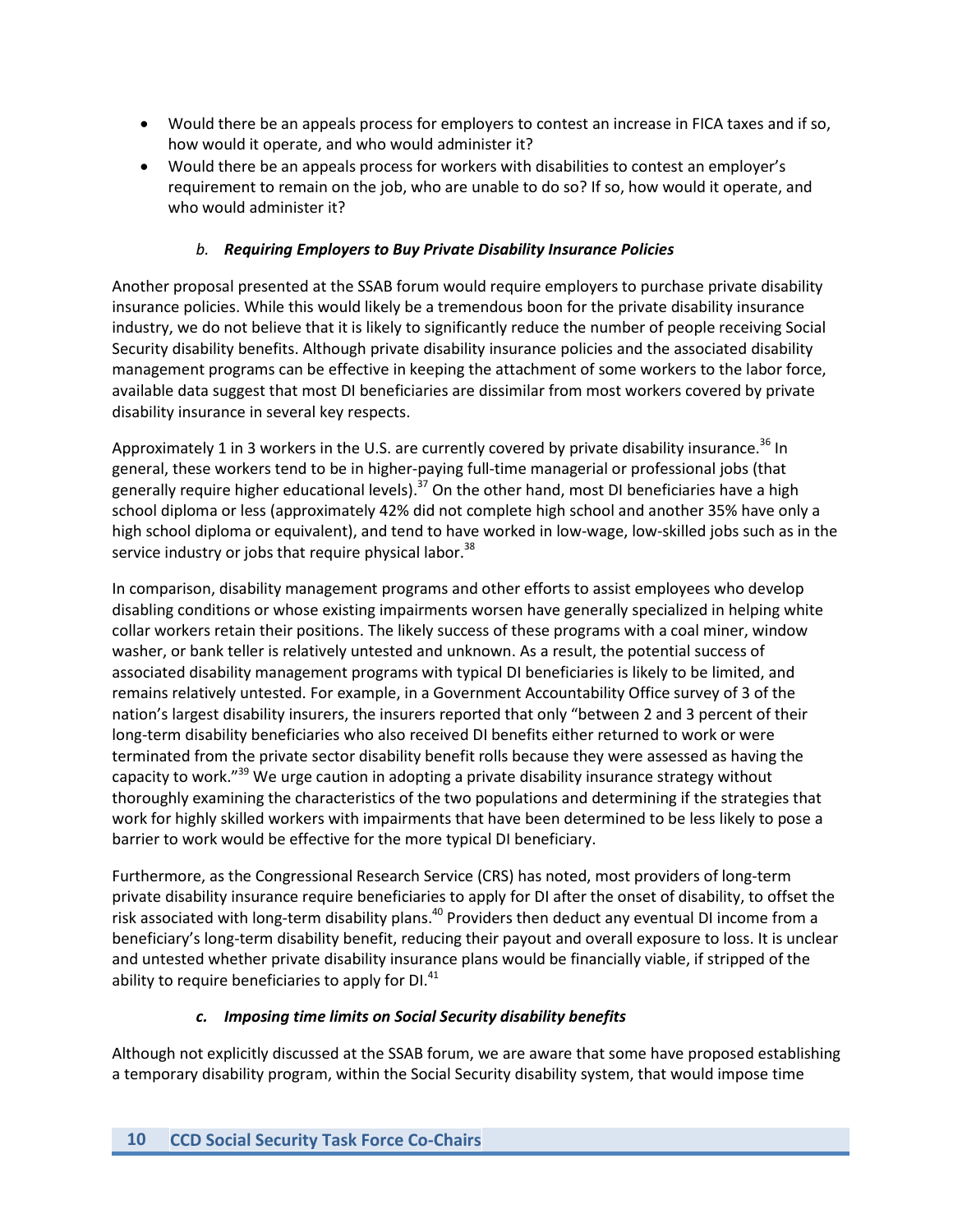limits on DI and SSI beneficiaries. We strongly oppose the establishment of such a program within the Social Security system and have several concerns, including:

#### **How individuals would be identified for placement in the temporary program, vs. the existing disability benefit programs.**

It is extremely difficult to predict which individuals with disabilities will be able to remain at work / return to work and which will not. There is no known method for accurately predicting who, based solely on their underlying condition or impairment, will be capable of working at a self-supporting level. Although extensive research has been conducted on this subject, it has not produced reliable predictors of the effects of various disabilities on an individual's ability to work at a self-supporting level. To institute a system of time-limited benefits on the basis of the underlying condition or impairment would, therefore, be arbitrary and unduly harsh. Numerous questions and obstacles to this approach present themselves:

- o What criteria would be used to establish the time-limited conditions, and who would develop such criteria?
- o Who would make the decision?
- o Would the decision be appealable?
- o What impact would appeals have on the federal court system?
- o How could individual variances be factored in? and
- $\circ$  On what medical, vocational, and/or scientific basis would this whole system rest?

#### **Whether the intensive services and supports and health care coverage needed to help people in a temporary program obtain or maintain employment would be sufficiently funded and meaningfully available to individuals with disabilities**.

The ideas we have heard discussed for a temporary disability program include providing enrollees with quick access to health care coverage and vocational and other services and supports to assist them in obtaining and keeping a job. We are concerned about the very real possibility that adequate funding for those services and supports might not be provided and that the required services and supports would not be available as a result. People with disabilities would then be in a horrible position—they would be watching a clock expire on their benefits without receiving the assistance needed to assist them in becoming self-supporting. It is hard to imagine that sufficient funding would be appropriated to the program to provide adequate services and supports given the current pro-austerity / deficit-reduction climate. Additionally, such an approach would almost certainly require a significant upfront investment at a time when existing programs are facing deeper and deeper cuts.

#### **Whether the Social Security Administration is the appropriate agency to administer such a program, and the impact on Social Security Trust Fund solvency.**

As discussed above, the CCD Social Security Task Force strongly supports the goals of improving employment opportunities and outcomes for people with disabilities. While we support providing more extensive supports and services—including immediate access to health care—to people with disabilities to help them maintain their attachment to the labor force, SSA is not the appropriate agency to administer such an effort, nor should Trust Fund dollars be used to pay for it.

One way to achieve these goals might be to establish a new program targeting workers with disabilities who are still attached to the labor force or who recently left work and hope to return to work but need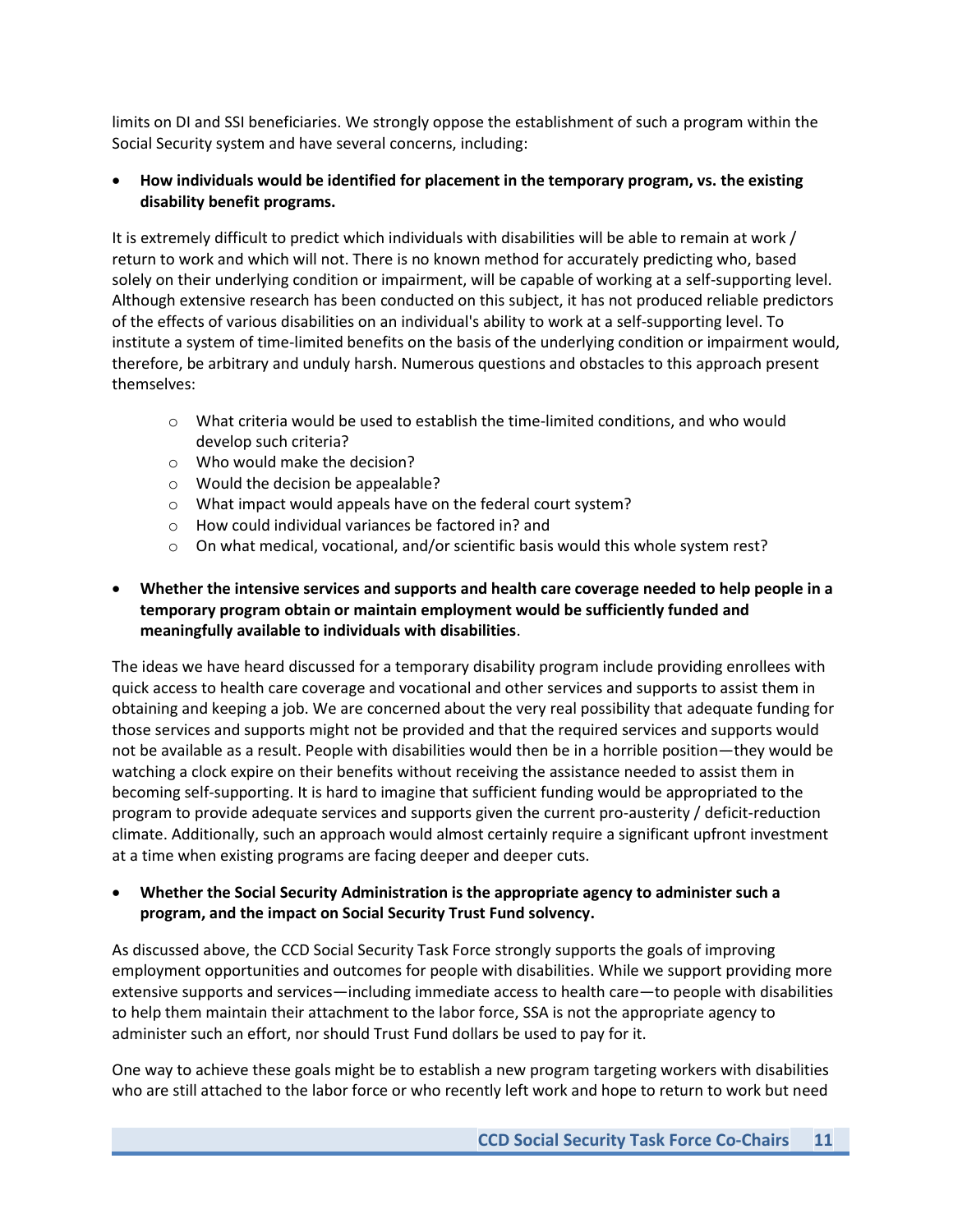support to do so, and who are not yet receiving Social Security disability benefits. We are interested discussing such a proposal, provided it were not housed in or administered by SSA, for the reasons stated above.

We also do not support time-limiting existing benefits or redirecting Social Security Trust Fund dollars to finance a new temporary disability program. This type of program would more appropriately be financed in the same way as other programs that support workers with short-term income support payments—with general federal revenues.

### **VI. Recommendations for Modernizing the Social Security Disability Programs to Improve Employment Opportunities and Outcomes for People with Disabilities.**

We are pleased to offer the following recommendations for modernizing the Social Security disability programs to improve employment outcomes and opportunities for people with disabilities. However, we reiterate that although we believe these reforms are urgently needed to maximize opportunities for current DI or SSI beneficiaries to work, we do not expect significant cost savings from these reforms. For example, research indicates that the average earning potential of beneficiaries with "work capacity" is just a few thousand dollars per year—hardly enough to support oneself. <sup>42</sup>Additionally, as noted earlier, we do not believe that savings should be the driving factor behind providing supports and services to people with disabilities.

Additionally, we believe that these modernizations must occur in close coordination with a range of other vital services and supports. Indeed, a national survey released by the Bureau of Labor Statistics (BLS) in 2013 found that while fear of losing benefits exists, it ranked *last* among potential reasons that people with disabilities do not work.<sup>43</sup> In our experience working with people with disabilities, a myriad of factors contribute to the high rate of unemployment among beneficiaries with disabilities. These include factors that are specific to each individual (e.g. the person's strengths, abilities, supports and resources as well as the impact of the person's disability on his or her work capacity) as well as broad, structural barriers (e.g., the systemic lack of health care coverage and easily accessible, reliable and affordable housing and public transportation). All of these factors can conspire to trap people with disabilities in a cycle of poverty, and must be considered and addressed in constructing a system to assist beneficiaries with disabilities to achieve greater economic self-sufficiency.

# *a. Decoupling access to services and supports from Social Security disability*

As attitudes and expectations regarding people with disabilities have evolved over time, so has our nation's system of programs designed to support people with disabilities to live independently. Though the purpose of the Social Security disability programs is partial wage replacement for people experiencing work incapacity, they became the "gateway" for accessing other needed services and supports. Many other important programs used eligibility for Social Security disability benefits to determine eligibility for the other benefits. For example, receiving a disability determination from Social Security and receiving SSI automatically entitles a person to receive Medicaid in most states; similarly, DI eligibility confers eligibility for Medicare, after a 24-month wait. While access to healthcare via Medicare and Medicaid should not be jeopardized in any way for DI and SSI beneficiaries, we believe there should be pathways to accessing public health insurance for all individuals with disabilities, without needing to apply and be found eligible for income support benefits (whether needed or not) as a prerequisite to accessing the services and supports they need.

# *b. Strengthening the Social Security work incentives*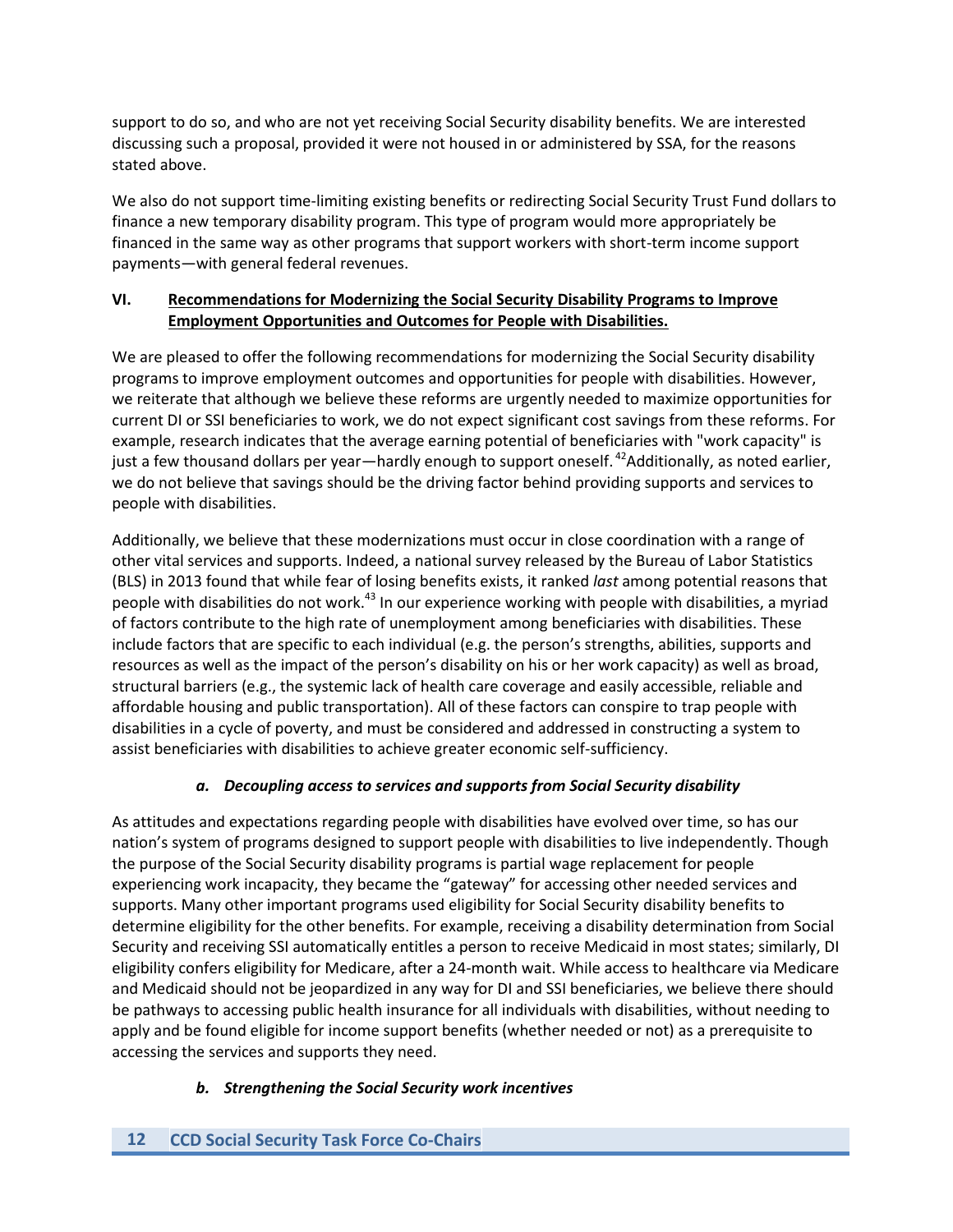The CCD Social Security Task Force highlights the following recommendations to provide greater support to allow beneficiaries to work to their fullest capacity. Additional discussion of CCD's recommendations for Social Security work incentives is available in September, 2011 testimony delivered by Cheryl Bates-Harris in her capacity as a Co-Chair of the CCD Employment and Training Task Force, available at <http://waysandmeans.house.gov/UploadedFiles/TTWWIIATest.pdf>.

#### **Renew SSA's Title II demonstration authority.**

SSDI beneficiaries face a complex set of rules regarding earnings, and, in the case of concurrent beneficiaries who receive DI and SSI, regarding assets as well. Demonstrations allow SSA to test additional ways to help beneficiaries navigate the system and can provide important information about effective strategies for assisting beneficiaries in attempting to work or return to work. Currently, SSA has demonstration authority for its Title XVI programs, but demonstration authority for the Title II programs expired in 2005. Congress should extend SSA's Title II demonstration authority and should include the same protections for beneficiaries included in the Title XVI demonstration authority.

#### **Ensure continuation of the Work Incentive Planning and Assistance (WIPA) and Protection and Advocacy for Beneficiaries of Social Security (PABSS) programs.**

WIPA and PABSS, established in 1999, provide critically important employment services that help beneficiaries of Social Security's SSDI and SSI disability programs attain greater economic selfsufficiency. WIPA grants go to local non-profits and other agencies to support outreach, education, and benefits planning services for SSI and SSDI beneficiaries about work incentives and services for finding, maintaining, and advancing in employment. WIPA grantees inform beneficiaries about the impact that employment will have on their disability income and medical coverage, and address many of the real fears that individuals have about going to work at the risk of losing health coverage. PABSS provides a wide range of services to SSI and SSDI beneficiaries. This includes information and advice about obtaining vocational rehabilitation and employment services, information and referral services on work incentives, and advocacy or other legal services that a beneficiary needs to secure, maintain, or regain gainful employment. The WIPA and PABSS programs should be permanently authorized and fully funded to prevent service interruptions and loss of well-trained and skilled employees.

#### **Improve program navigation and remove barriers to work.**

Over the years, the CCD Social Security Task Force has developed a number of proposals to make it easier for beneficiaries to navigate the SSDI system, particularly when attempting work. As we have noted in prior testimony before Congress, the Task Force generally supports efforts to improve the disability claims process, including through the use of technology, so long as the changes do not infringe on claimants' rights. SSA has already implemented a number of significant technological improvements that have helped claimants and their representatives and have made the process more efficient for SSA employees.

We strongly recommend that SSA develop a better wage reporting and recording system and ensure prompt adjustment of benefit payments to minimize overpayments. Some individuals with disabilities are wary of attempting a return to work out of fear that this may give rise to an overpayment if their earnings are not properly recorded and monthly benefits are not properly and promptly adjusted.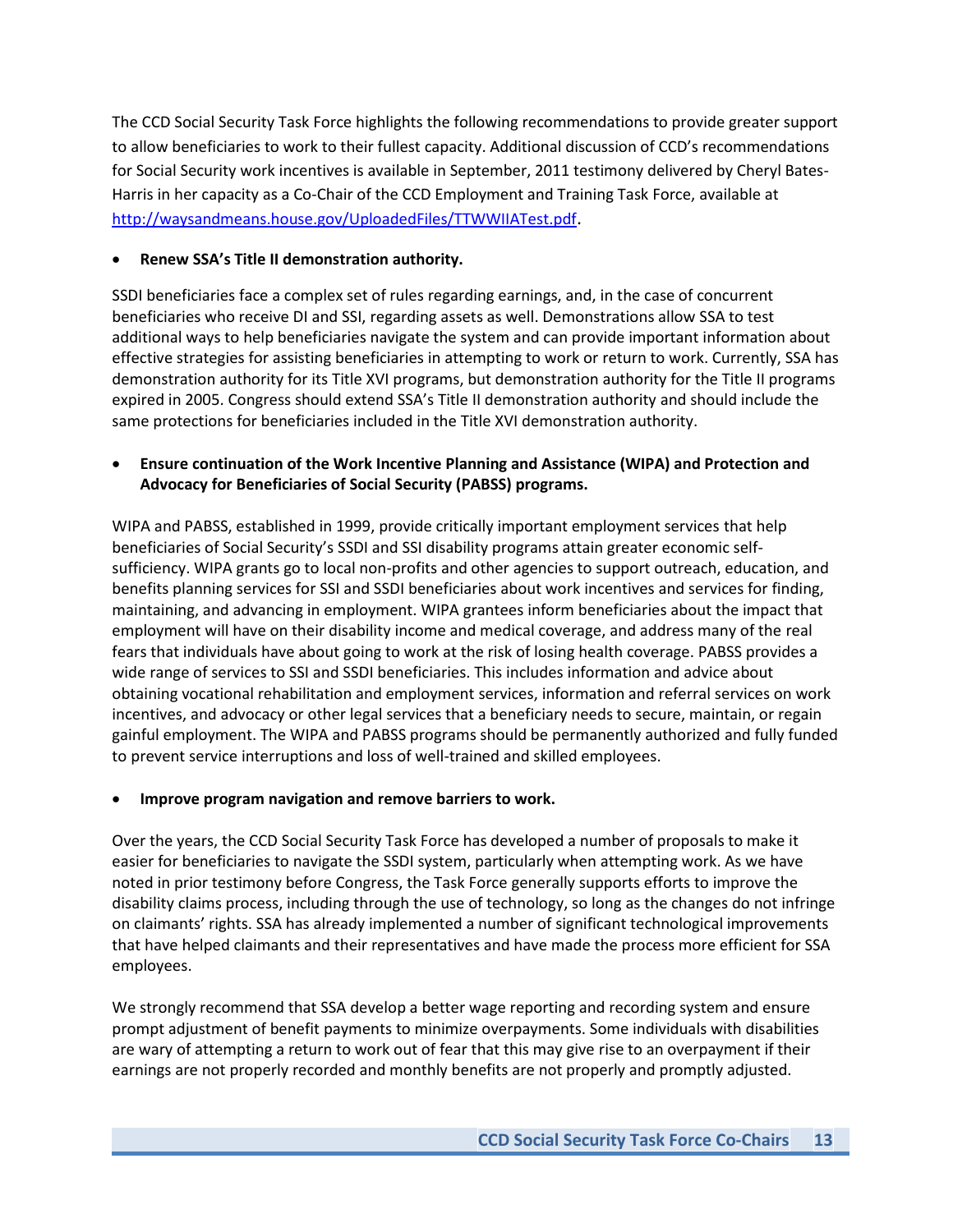#### **Establish an earnings offset in the SSDI program.**

One of the most difficult and enduring barriers to work for SSDI beneficiaries is the sudden termination of cash benefits when someone crosses the substantial gainful activity (SGA) threshold after the trial work period. This affects both the individual's benefits as well as those of any dependent(s). We recommend establishing a \$1 for \$2 earnings offset in SSDI to parallel the provision in the SSI program. An earnings offset would eliminate the "cash cliff" for beneficiaries who are able to work, and would help ensure that individuals are financially better off by earning wages than by not earning. This longoverdue proposal is currently being tested. Many in the disability community have advocated this change for decades.

#### **Provide a "continued attachment" to SSDI and Medicare, for as long as a beneficiary's impairments last.**

Beneficiaries who are sometimes able and other times unable to be employed should have continued attachment to cash and medical benefits that can be activated with a simple and expedited procedure that is as "seamless" as possible. For example, SSA has proposed the Work Incentives Simplification Pilot (WISP). Under the WISP, work would no longer be a reason for terminating SSDI benefits. SSA would continue to pay cash benefits for any month in which earnings were below the established threshold, but would suspend benefits for any month in which earnings were above the threshold. SSA would evaluate whether this pilot simplification reduces the number of improper payments due to work, and allows the agency to redirect those administrative resources to other areas.

#### **Preserve and strengthen programs designed to allow flexibility for people with disabilities to return to work, including programs authorized under the Ticket to Work and Work Incentives Improvement Act (TWWIIA).**

These programs offer people with disabilities the option to try different work opportunities without risk of losing their benefits should a return to work be unsuccessful. Providing individuals with disabilities opportunities to work up to their capacity without risking vital income support and health care coverage promotes their independence and self-sufficiency.

#### **Improve the rules for impairment-related work expenses (IRWE).**

Under current program rules, beneficiaries can deduct from earned income the costs of IRWEs for SGA determinations. The IRWE deduction can be a significant work incentive by allowing individuals with disabilities to obtain services, medical items, and other assistance that allow them to engage in work activity. CCD proposals for revising IRWE include:

 *Apply the current SSI blindness rule to SSDI disability claimants and beneficiaries to allow the consideration of all work expenses, not only those that are "impairment-related."* Currently, for Title II and SSI disability claimants and beneficiaries, only those work expenses that are "impairment-related" are considered. However, the SSI income-counting rules for individuals who qualify based on statutory blindness are more liberal because all work expenses can be deducted, not only those that are "impairment-related." There is no public policy basis for this continued disparate treatment of people with different significant disabilities.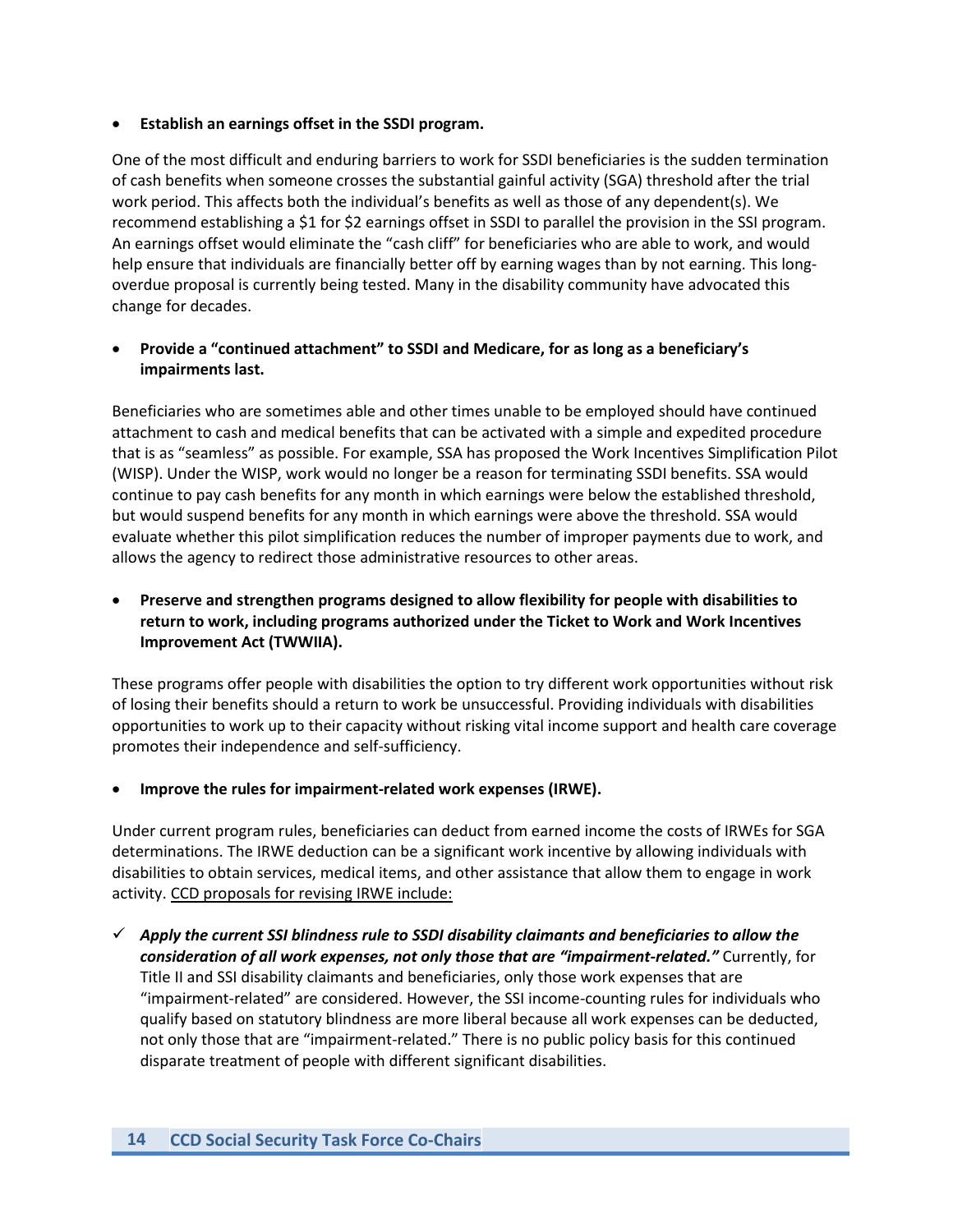- $\checkmark$  Allow beneficiaries to include their health insurance premiums as IRWEs. This would recognize the higher costs incurred by workers with disabilities who must pay premiums for the Medicaid Buy-In or for continued Medicare after the termination of free Part A benefits.
- *Increase the SGA level for all beneficiaries to be the same as the SGA level for beneficiaries who are blind*, and maintain annual indexing of the SGA to adjust for inflation and cost of living increases.
- **SSA must receive sufficient administrative funding in order to process earnings reports timely and adjust benefits as appropriate.**

When a disability beneficiary goes to work, she is required to report her earnings to SSA so that benefits can be adjusted and a work CDR performed as appropriate. If the earnings report is processed in a timely manner, benefits are adjusted and no overpayment results. However, if SSA lacks the staff capacity required to process earnings reports in a timely manner, beneficiaries who have earnings from work are likely to receive overpayments despite reporting their earnings timely to SSA. The longer the delay in processing, the larger the overpayment will be. According to Acting Commissioner of Social Security Carolyn Colvin in testimony delivered to Congress in January 2012, SSA has allocated additional resources to work CDRs, targeting cases with the oldest earnings reports—those more than a year old – but that the agency still has a significant backlog of medical CDRs. <sup>44</sup> Acting Commissioner Colvin further testified that it takes more than 270 days on average for SSA to complete a work CDR.<sup>45</sup> Every month that passes from the time that a beneficiary reports earnings before a work CDR is completed increases the likelihood of a large, preventable overpayment.

This delay in processing of earnings reports can have a significant detrimental impact on people with disabilities. When beneficiaries faithfully notify SSA of earnings or other changes that may reduce their benefit payment amounts, as noted above, it may be months or years before SSA sends an overpayment notice to the beneficiary, demanding repayment of sometimes tens of thousands of dollars of accrued overpayments. It can be shocking and anxiety-provoking to receive such a notice, particularly when the beneficiary reasonably assumed that SSA had processed the information they submitted. Moreover, it can be challenging, if not impossible, for someone subsisting on benefits alone to repay an overpayment of even a few thousand dollars, let alone tens of thousands of dollars or more.

Some individuals with disabilities are wary of attempting a return to work out of fear that this may give rise to an overpayment, jeopardizing their economic stability. SSA needs to develop a better reporting and recording system and ensure prompt adjustment of benefit payments to minimize overpayments due to reported earnings. It is important to note that, in and of themselves, overpayments do not indicate fraud or abuse as beneficiaries are encouraged to work if they are able. The problems arise when reported earnings are not properly recorded and monthly overpayments are not properly adjusted. SSA must have adequate resources and staffing to allow the agency to reduce both the backlog and processing time of earnings reports.

# **VII. Conclusion**

Thank you for the opportunity to submit comments regarding the March  $8<sup>th</sup>$  forum on the disability programs. The Social Security disability programs are a vital part of our nation's Social Security system, and provide nothing short of a lifeline to people with significant disabilities. We look forward to working with you in the future as you consider options for strengthening these vital programs for current and future beneficiaries.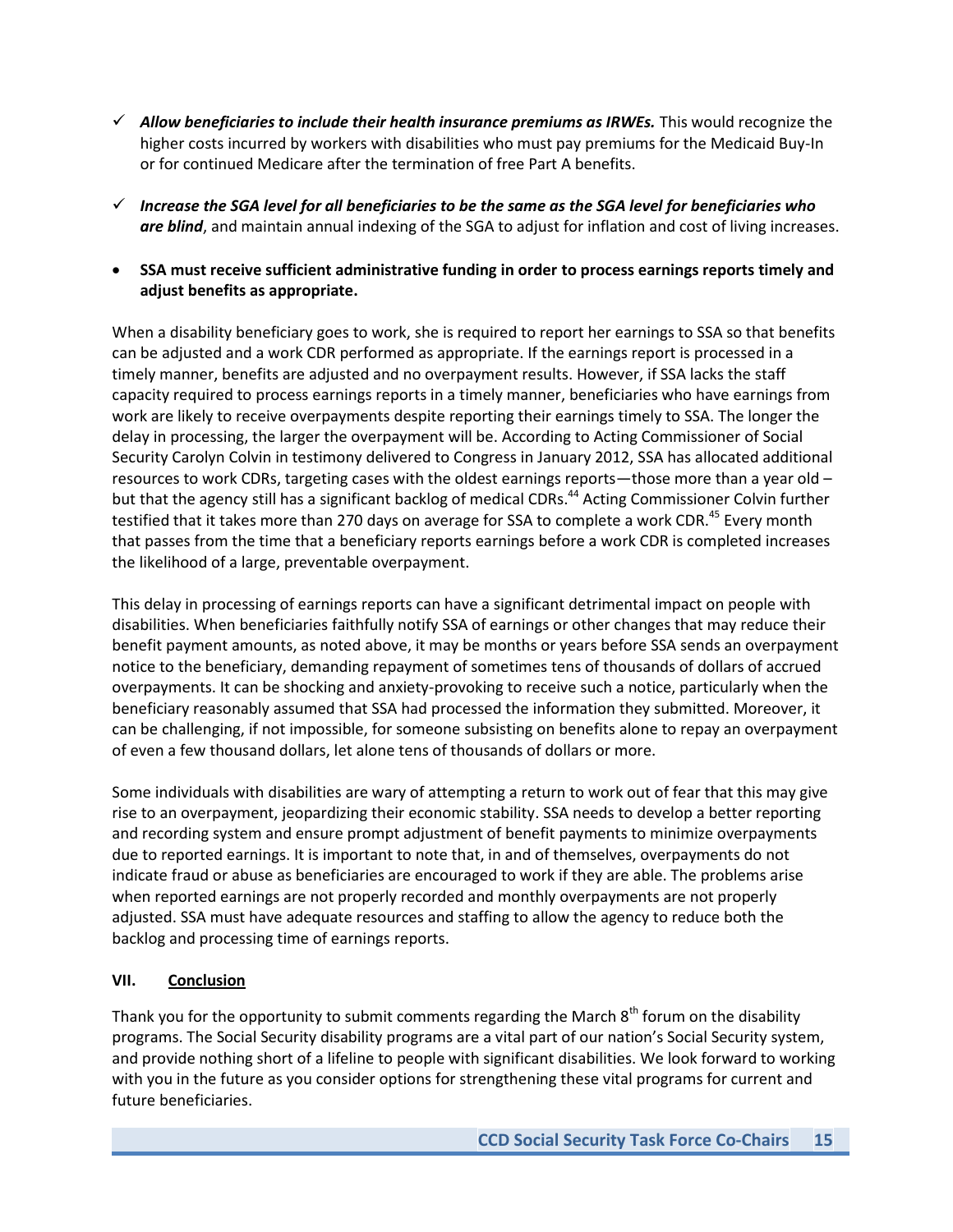Sincerely,

l

CCD Social Security Task Force Co-Chairs:

Jeanne Morin, National Association of Disability Representatives

T.J. Sutcliffe, The Arc of the United States

Rebecca Vallas, Community Legal Services

Ethel Zelenske, National Organization of Social Security Claimants' Representatives

http://www.census.gov/prod/2012pubs/p70-131.pdf.

<sup>6</sup> Shawn Fremstad and Rebecca Vallas, National Academy of Social Insurance, Supplemental Security Income for Children with Disabilities, Social Security Brief No. 40 (Nov. 2012),

http://www.nasi.org/research/2012/supplemental-security-income-children-disabilities.

7 Ruffing, *supra* note 3.

<sup>8</sup> Anne DeCesaro and Jeffrey Hemmeter, Social Security Administration, "Characteristics of Noninstitutionalized DI and SSI Program Participants," Research and Statistics Note No. 2008-02 (Jan. 2008). http://www.ssa.gov/policy/docs/rsnotes/rsn2008-02.html.

<sup>9</sup> Social Security Administration, SSI Annual Statistical Report, 2012. Table 12. Recipients and their average income, by type of income and marital status, December 2012.

http://www.ssa.gov/policy/docs/statcomps/ssi\_asr/2012/sect02.html#table12.

 $^{10}$  Favreault, M.M., Johnson, R.W., and Smith, K.E.. How Important Is Social Security Disability Insurance to U.S. Workers? Urban Institute (Jun. 2013), http://www.urban.org/UploadedPDF/412847-how-important-is-socialsecurity.pdf.

<sup>11</sup> Ruffing, *supra* note 3.

<sup>12</sup> Fremstad and Vallas, *supra* note 6.

<sup>13</sup> Mark Stabile and Sara Allin, Economic Costs of Childhood Disability, The Future of Children, 22(1) (Spring 2012). http://futureofchildren.org/futureofchildren/publications/docs/22\_01\_04.pdf.

 $14$  World Health Organization, Global Burden of Diseases, Injuries, and Risk Factors Study (2010),

http://www.healthmetricsandevaluation.org/gbd/research/project/global-burden-diseases-injuries-and-riskfactors-study-2010.

 $15$  Id.

<sup>16</sup> Social Security Administration, Annual Statistical Report on the SSDI Program, 2011. Table 4. Number and average monthly benefit, by sex and age, December 2011.

http://www.ssa.gov/policy/docs/statcomps/di\_asr/2011/sect01b.html#table4.

<sup>17</sup> OECD, "Sickness, Disability, and Work: Breaking the Barriers: A Synthesis of Findings across OECD Countries" (2010),http://ec.europa.eu/health/mental\_health/eu\_compass/reports\_studies/disability\_synthesis\_2010\_en.pdf.

<sup>18</sup> Shawn Fremstad and Rebecca Vallas, The Facts on Social Security Disability Insurance and Supplemental Security Income for Workers with Disabilities, Center for American Progress (June 2013),

http://www.americanprogress.org/issues/poverty/report/2013/05/30/64681/the-facts-on-social-securitydisability-insurance-and-supplemental-security-income-for-workers-with-disabilities.

<sup>19</sup> Testimony of Stephen Goss, Chief Actuary, Social Security Administration, before the House Ways and Means Committee (March 14, 2013), http://waysandmeans.house.gov/uploadedfiles/goss\_testimony.pdf.

**16 CCD Social Security Task Force Co-Chairs**

 $^{1}$  U.S. Census Bureau, Current Population Reports, Americans with Disabilities: 2010 (Jul. 2012),

 $^2$  [Average award rate for 2006-2010, from: Social](file:///C:/Documents%20and%20Settings/rvallas/Local%20Settings/Temporary%20Internet%20Files/Content.Outlook/QCK2TW08/Average%20award%20rate%20for%202006-2010,%20from:%20Social) Security Administration, Annual Statistical Report on the Social Security Disability Insurance Program, 2011, Table 59. Outcomes at all adjudicative levels, by year of application, 1992–2010. [http://www.ssa.gov/policy/docs/statcomps/di\\_asr/2011/sect04.html#table59.](http://www.ssa.gov/policy/docs/statcomps/di_asr/2011/sect04.html#table59)

 $^3$  Kathy Ruffing, Center on Budget and Policy Priorities, Social Security Disability Insurance Benefits are Vital to Workers with Severe Impairments (Aug. 2012), http://www.cbpp.org/cms/?fa=view&id=3818.

<sup>&</sup>lt;sup>4</sup> Kathy Ruffing, "No Surprise: Disability Beneficiaries Experience High Death Rates," Off the Charts Blog, April 4, 2013, http://www.offthechartsblog.org/no-surprise-disability-beneficiaries-experience-high-death-rates.

<sup>&</sup>lt;sup>5</sup> Social Security Administration (2012). SSI Annual Statistical Report, 2011. Table 69. Outcomes at all adjudicative levels, by age and year of application, 1992–2010.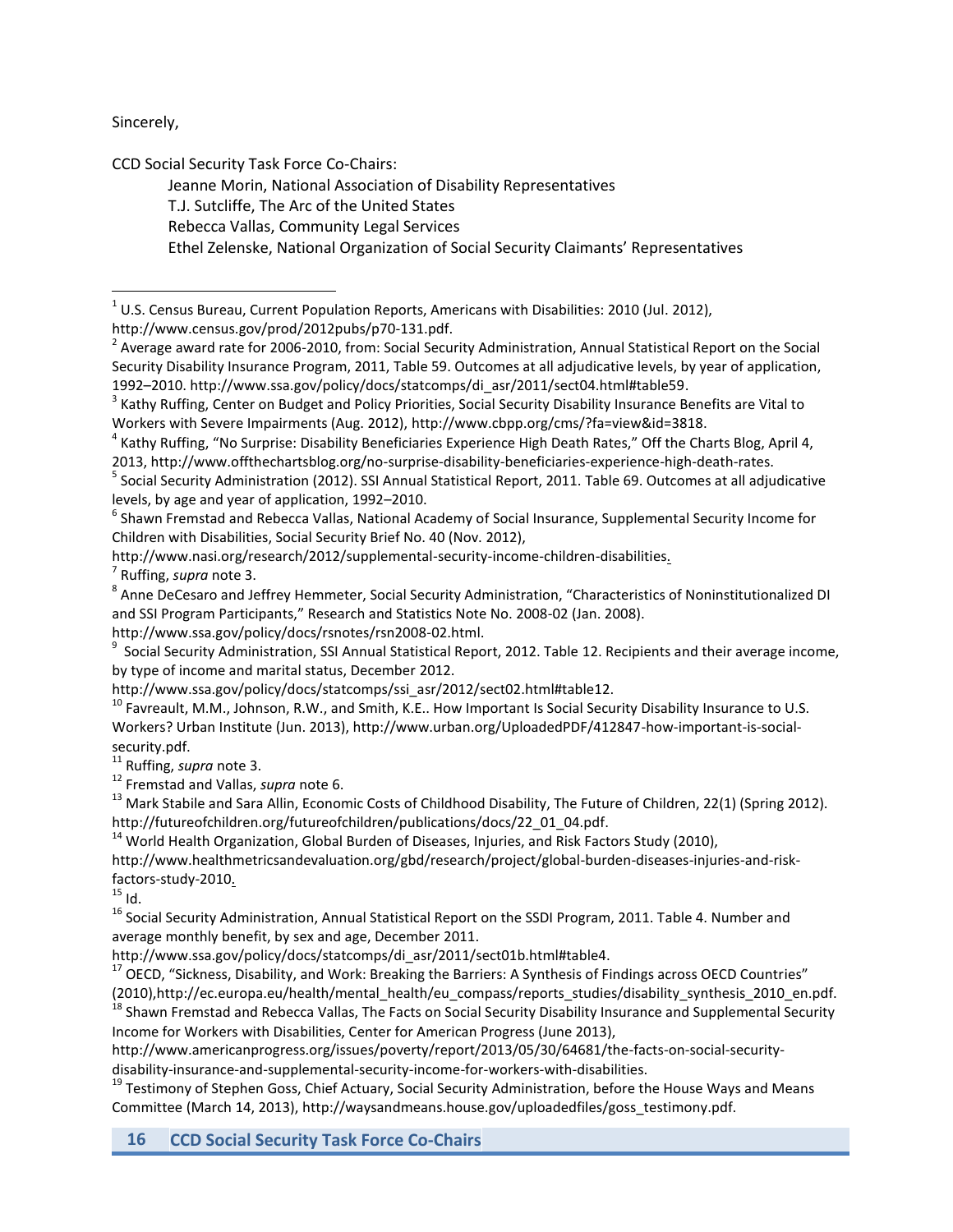$\overline{\phantom{a}}$  $^{20}$  Id.

 $^{21}$  Id.

<sup>22</sup> Ruffing, *supra* note 3; Kalman Rupp and David C. Stapleton, "Determinants of the Growth in the Social Security Administration's Disability Programs—An Overview," Social Security Bulletin, Vol. 58, No. 4, October 1995; Till von Wachter, Jae Song, and Joyce Manchester, "The Employment Effects of Social Security Disability Insurance in the Past 25 Years: A Study of Rejected Applicants Using Administrative Data," National Bureau of Economic Research, paper NB08-08, September 2008 (preliminary).

<sup>23</sup> Steven Goss, Chief Actuary, Social Security Administration, presentation at Cato Institute policy forum, "Disability Insurance: The New Welfare?", June 19, 2013. http://www.cato.org/events/disability-insurance-new-welfare. <sup>24</sup> Ruffing, *supra* note 3.

 $25$  Id.

<sup>26</sup> Goss, *supra* note 19.

<sup>27</sup> Katharine P. Collins and Anne Erfle, "Social Security Disability Benefits Reform Act of 1984: Legislative History and Summary of Provisions," *Social Security Bulletin*, Vol. 48, No. 4, April 1985; Testimony of Kathy Ruffing, Senior Fellow, Center on Budget and Policy Priorities, before the Committee on Ways and Means, Subcommittee on Social Security (March 20, 2013) available at http://www.cbpp.org/cms/?fa=view&id=3934#\_ftn2.

<sup>28</sup> President Ronald W. Reagan, Statement on Signing the Social Security Disability Benefits Reform Act of 1984 -- October 9, 1984. http://www.ssa.gov/history/reaganstmts.html#dib.

<sup>29</sup> CCD Social Security Task Force (2012). http://www.c-c-

d.org/task\_forces/social\_sec/CCD\_Disability\_Program\_Reform\_Principles3-2012.pdf.

<sup>30</sup> CCD Employment and Training Task Force (2008). Statement of Principles on Employment of People with Disabilities. http://www.c-c-d.org/task\_forces/employment/CCD-Emp-TF-Statement-of-Principles.pdf.

<sup>31</sup> National Council on Disability, The Social Security Administration's Efforts to Promote Employment for People with Disabilities: New Solutions for Old Problems (Nov. 2005), http://www.ncd.gov/publications/2005/11302005.

<sup>32</sup> Tomi Kyyrä and Juha Tuomala, Does Experience Rating Reduce Disability Inflow? Institute for the Study of Labor, Discussion Paper No. 7344 (April2013).

<sup>33</sup> Randeep Ramesh, The Guardian, Labour calls for radical reform of social security for disabled people (Jul. 9, 2013), [http://www.guardian.co.uk/society/2013/jul/10/labour-radical-reform-disabled-people.](http://www.guardian.co.uk/society/2013/jul/10/labour-radical-reform-disabled-people)

<sup>34</sup> Job Accommodation Network, Workplace Accommodations: Low Cost, High Impact (Sept. 2012). http://askjan.org/media/LowCostHighImpact.html.

<sup>35</sup> Internal Revenue Service, Tax Benefits for Businesses Who Have Employees with Disabilities (Sept. 2012), http://www.irs.gov/Businesses/Small-Businesses-&-Self-Employed/Tax-Benefits-for-Businesses-Who-Have-Employees-With-Disabilities.

<sup>36</sup> Congressional Research Service, Social Security Disability Insurance Reform: An Overview of Proposals to Reduce the Growth in SSDI's Rolls (April 2013), http://www.fas.org/sgp/crs/misc/R43054.pdf; Social Security Administration, Social Security Basic Facts (Jun. 2013), http://www.ssa.gov/pressoffice/basicfact.htm.

<sup>37</sup> Department of Labor Bureau of Labor Statistics, Employee Benefits Survey, Table 16. Insurance benefits: Access, participation, and takeup rates, civilian workers, National Compensation Survey, March 2012;

http://www.bls.gov/ncs/ebs/benefits/2012/ownership/civilian/table12a.htm.

<sup>38</sup> Ruffing, *supra* note 3.

<sup>39</sup> U.S. Government Accounting Office, p. 15, SSA Disability: Other Programs May Provide Lessons for Improving Return-to-Work Efforts. GAO-01-153. (Jan. 2001). http://gao.gov/products/GAO-01-153.

<sup>40</sup> Congressional Research Service, *supra* note 36.

 $41$  Id.

<sup>42</sup> See e.g., Arif Mamun et al., Employment Among Social Security Disability Program Beneficiaries, 1996-2007, Social Security Bulletin, Vol. 71, No. 3 (2011), http://www.ssa.gov/policy/docs/ssb/v71n3/v71n3p11.pdf.

<sup>43</sup> Bureau of Labor Statistics, U.S. Dept. of Labor, Persons with a Disability: Barriers to Employment, Types of Assistance, and Other Labor Related Issues (Apr. 2013), USDL-13-0729,

http://www.bls.gov/news.release/pdf/dissup.pdf.

<sup>44</sup> Statement of Carolyn Colvin, Deputy Commissioner for Social Security, before the Committee on Ways and Means Subcommittee on Social Security, January 24, 2012.

http://www.ssa.gov/legislation/testimony\_012412.html